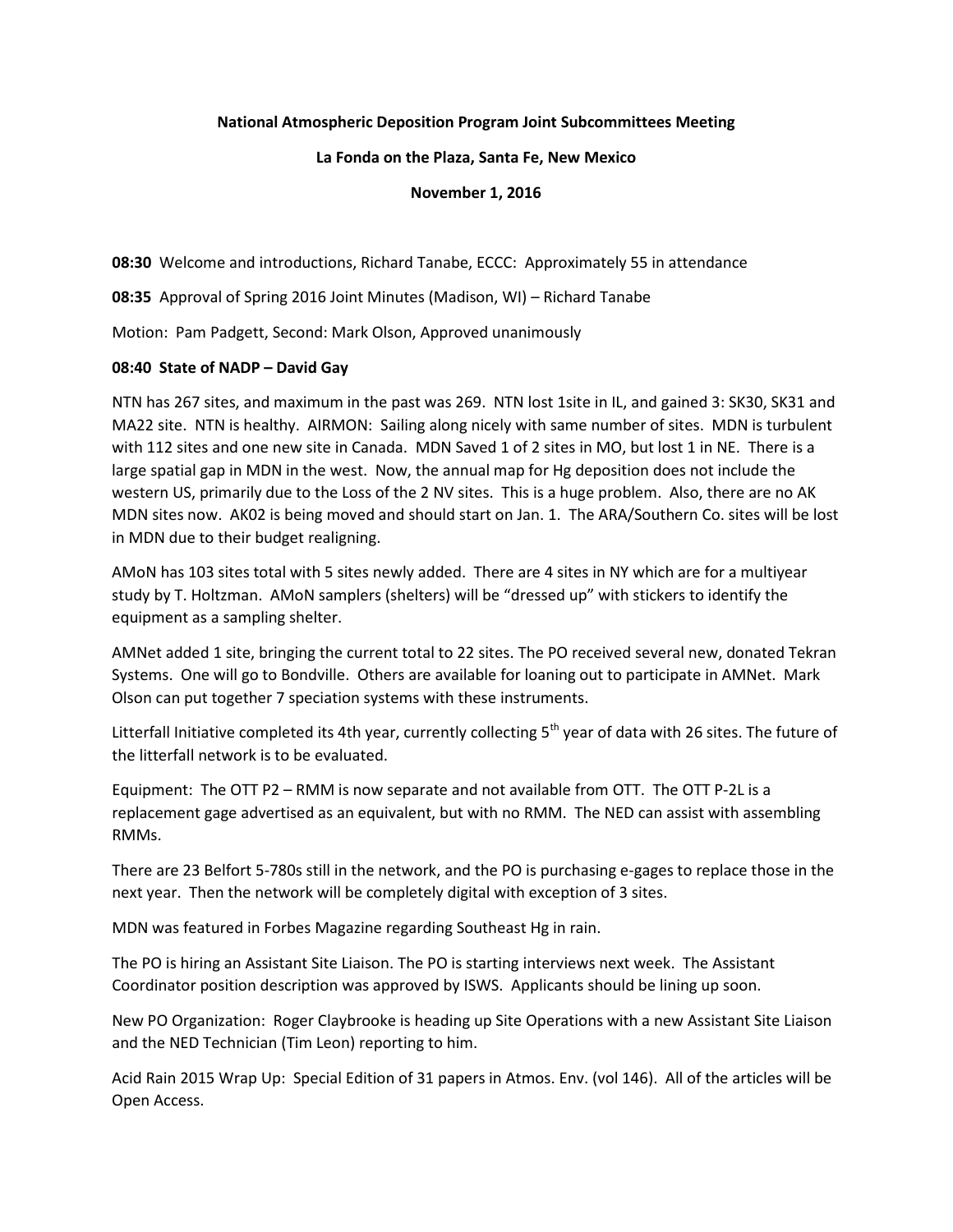New publications: Nitrogen from the Atmosphere, published by EROS! Pam Padgett and others put it together. TDEP Map Summary produced by Gary Lear, Donna Schwede, and others.

Meetings and Travel: David Gay attended 8 meetings, classes, and conferences for: Mercury 2017 planning, National Water Quality Monitoring Conference (Tampa), Assoc. for the Sciences of Limnology and Oceanography, Tribal Air Monitoring Support Ecosystems Class, Asia Pacific Hg Meeting, Nat. Ambient Air Monitoring Conference, Atmos. Sciences Current Scene (Mexico), USDA Big Data Meeting (Chicago).

# **09:10 CAL Report – Chris Lehmann**

A detailed CAL Report is available online at http://go.illinois.edu/NADPCALReport.. Layoffs at U-of-I did not affect CAL. Gained Kristi Bruhn and Wyatt Sherlock and Christine Atkinson (hourly consultant for ISO accreditation).

421,759 NTN samples analyzed. 31,455 samples analyzed for AIRMoN. AMoN: 11,948 samples analyzed.

Lab Operations: New prep lab for supplies completed, and two under-counter washers serve as backup for main CAL wash area.

New Total N instrument: FIA Hach Lachat QuickChem 8500 Series 2. Allows uniformity in FIA lab wide for all networks. CAL is now doing total phosphorous manual digestion in an autoclave to convert all P to orthophosphate (EPA 365.1/ Lachat 10-115-01-1B).

The revised NTN sample processing has been beneficial with many more data for chemical analyses as a result.

Bottle Leaks: 98% not leaking due to discarding aged bottles and more frequently replacing them.

AMoN body labels are allowing better tracking of sampler bodies.

A presentation on pH/Conductivity automation will be given in NOS.

Archive sample requests: 1,882 precipitation samples and 170 filters were sent out to 14 different research groups. Contact Sybil for archived samples.

Data validation is moving faster and allowing for better data turnaround.

2015 QA report is available. 2014 QA Plan is latest and also available.

AMoN uncertainty for each quartile is now quantified and available in the 2015 QA report.

AMoN detection limit went down, which is good news! There have been no AMoN Travel Blank exceedances in 6 months. Nearly all travel blank concentrations are below detection, which is a huge improvement.

AIRMoN bag sampling problems indicate 0-5 percent bag failures. IL11 has 5% bag failure. Overall failure rate is 2% across the network.

AMoN samplers are attracting paper wasps, which build nests around sampler bodies. They might be attracted to citric acid in the paper.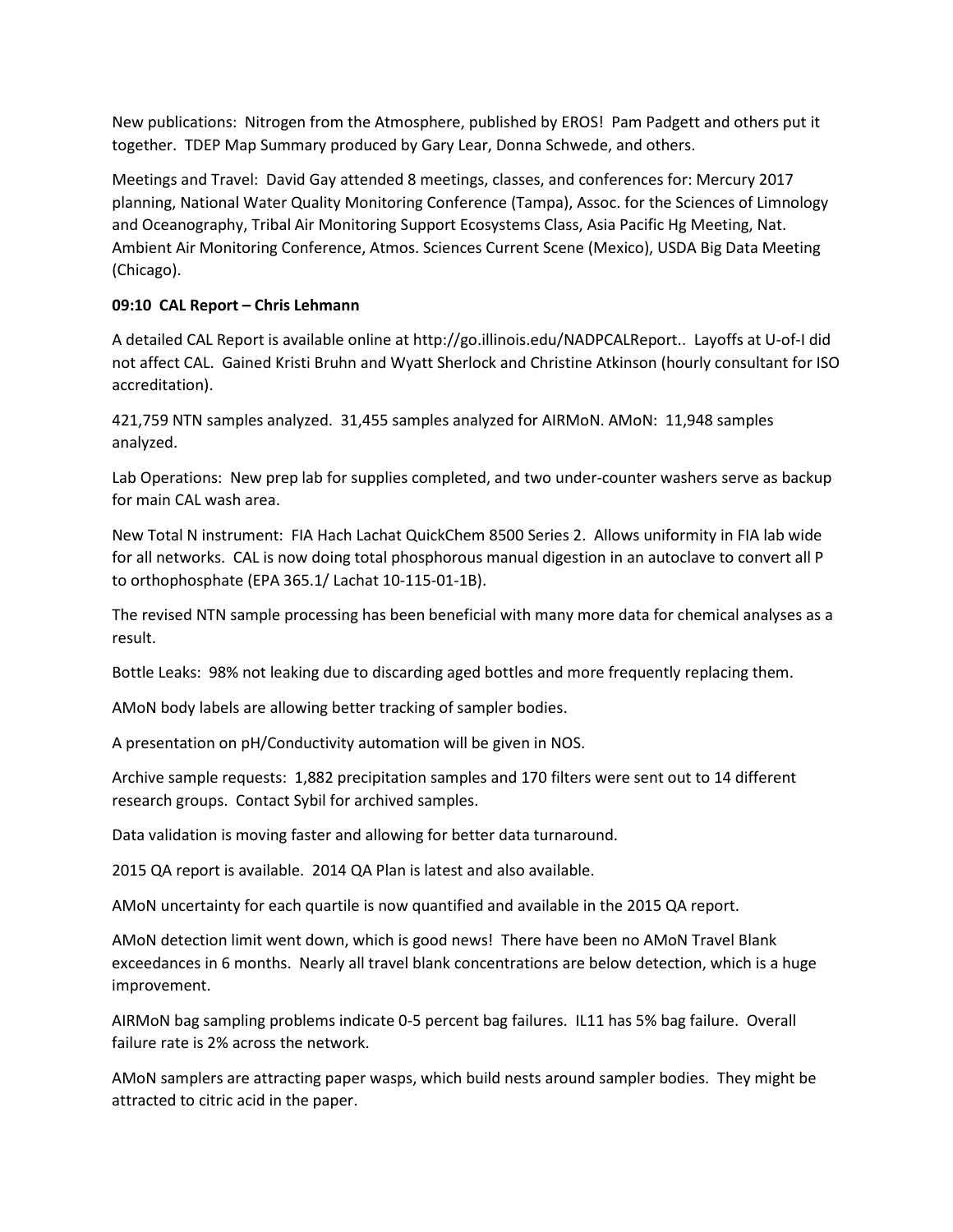Bondville Field Station schematic was shown along with photos of construction, which is under way.

Pollen monitoring using NTN filters has been proposed, with analysis at Univ. of Maine, Orono Climate Change Institute. The CDC is establishing an Aeroallergen Monitoring network.

# **09:30 HAL Report – Bob Brunette, R. Nelson, D. Disney, and P. Garcia-Strickland share in the report.**

MATS was upheld by the Supreme Court, which mandates 90% Hg emission reductions by 2018. HAL is working with USEPA Regions 6 and 8 to document pre- and post-MATS changes. Meanwhile, the Minamata Convention program is moving aggressively.

MDN is 20 years old this year. As David Gay pointed out, there is a huge (spatial) hole in the network in western states with few MDN sites. Lots of work is needed to do outreach to states to fill gaps in the west as well as LA and other southern states. Over MDN 95,000 samples have been analyzed to date. MDN has lost 18 sites with several additional possible. There is a need for high-altitude MDN data to verify maps that indicate high deposition in the Cascades and Rockies.

Site Liaison Activities: Belforts are nearly gone with 11 left in MDN. The HAL had 24 phone/email requests for support. Hurricane Matthew did not affect MDN site equipment, but some long-duration samples were collected.

HAL 2015 Review – 63% of 19 findings closed out with 7 open.

HAL has a new server with Promium-Element (LIMS) system and new SQL database. HAL is moving the database over in Jan. 2017.

Data delivery schedule will be shortened because internal review is not finding many transcription errors (0.1%). Chris Lehmann indicated that CAL does not see many changes from site operator reviews either. HAL is looking to shorten data delivery to 60 days.

HAL 2015 QA Report shows that matrix duplicates are typically within 5% RPD.

No changes in HAL staff.

Metals deposition initiative: WA18, OH02, IL11, PA Site, AL/MS site(s) and one in Canada are possible candidates for metal pilot network.

HAL is reaching out to industry groups for site support.

National Rivers and Streams Assessment is showing Hg in fish due to Hg deposition in watersheds. Bob continues to emphasize the connection. HAL also supported Coastal Conditions program for USEPA.

HAL is working with CAL to verify phosphorous measurements at colocated NTN/MDN sites. MDN bottle / sample train study with PTGE bottles was discussed. Comparison of glass and PTGE bottles in dual chimney N-CON is completed. PTGE bottles might negate the need for bottle blank correction in total Hg analysis. Bob needs to get Mark a final (revised) dataset for WA18. The bottles don't break or leak and require no cleaning. Bob likes results and thinks this is the right direction. Subsampling and shipping smaller volumes being investigated.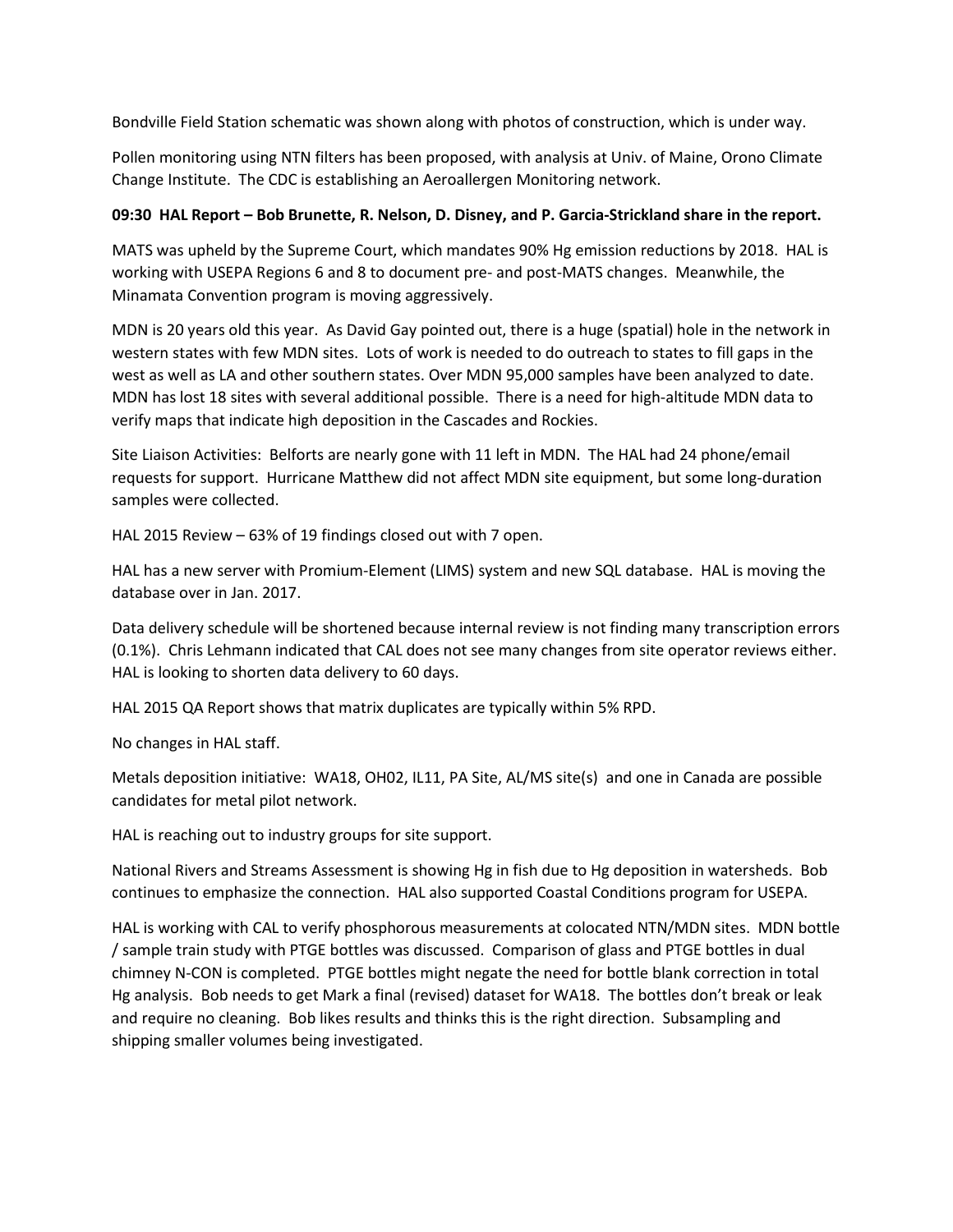International Joint Commission Report recommends US supporting 21 MDN and AMNet Sites in Great Lakes and fund at \$250K/yr. Need to find out who to contact at various agencies about this recommendation. Finally, a NEMC paper was given this year.

## **09:50 Overview of subcommittee agendas: CLAD, EROS, NOS**

Meeting reconvened at 13:47

Science and Subcommittee Reports

### *CLAD – Claire O'Dea*

Changes in leadership. Good meeting! CLAD Report is available online.

## *TDEP – Chris Rodgers*

Big news is that steering committee got first TDEP map summary published. TDEP was renewed as a science committee through 2019. The cover of the Annual Summary is TDEP maps. Gary Lear updated on 2015 maps and talked about issues and concerns. Donna Schwede talked about new CMAQ model updates. John Walker and Greg Beachley are organizing a white paper on fundamental questions that still need to be answered to inform TDEP. Brett Schichtel talked about recent research in N dep and sources. Jason Lynch gave a CLAD update. Eric Prestbo gave a briefing on Hg total deposition. Lynch entertained a lengthy discussion on uncertainty with no real resolution of what should be done to quantify uncertainty in CLAD, TDEP, or combination of the two.

### *EROS – Pam Padgett*

Wiki page discussion continued from last spring. Wiki page will be the focus of EROS in the next several months. Bob will work on formatting the page. Doug will write up a history of NPAP. David will describe what NADP does. Pam will provide organization and government section.

EROS discussed themes for next 2 newsletters: 1) TDEP, Annual Report, and Nitrogen brochure, and 2) More detail on annual meeting presentations, etc., and Annual Climate Change paper. Talked about student and youth focused newsletter using topics that students have studied. Highlighting the new, potential pollen monitoring project was also discussed.

The Nitrogen in Rain brochure was discussed. The report is prepared in modules that are extractable / sharable. Marty Risch took the lead on a future Hg brochure.

#### *NOS – Richard Tanabe*

Motions: OTT P2-L accepted for network use. OTT P2-S with smaller profile and lower capacity was accepted for testing by PO. Dr. Janice Brahney (Utah State Univ.) was approved for a pilot dust deposition study using the dry side ACM buckets. Approved use of TitrEC automated pH measurements starting January 2017. Richard Tanabe was re-elected as NOS Secretary for 2017.

## **14:00 Program Office QA Report – Mark Rhodes**

QAAG had its fall conference call.